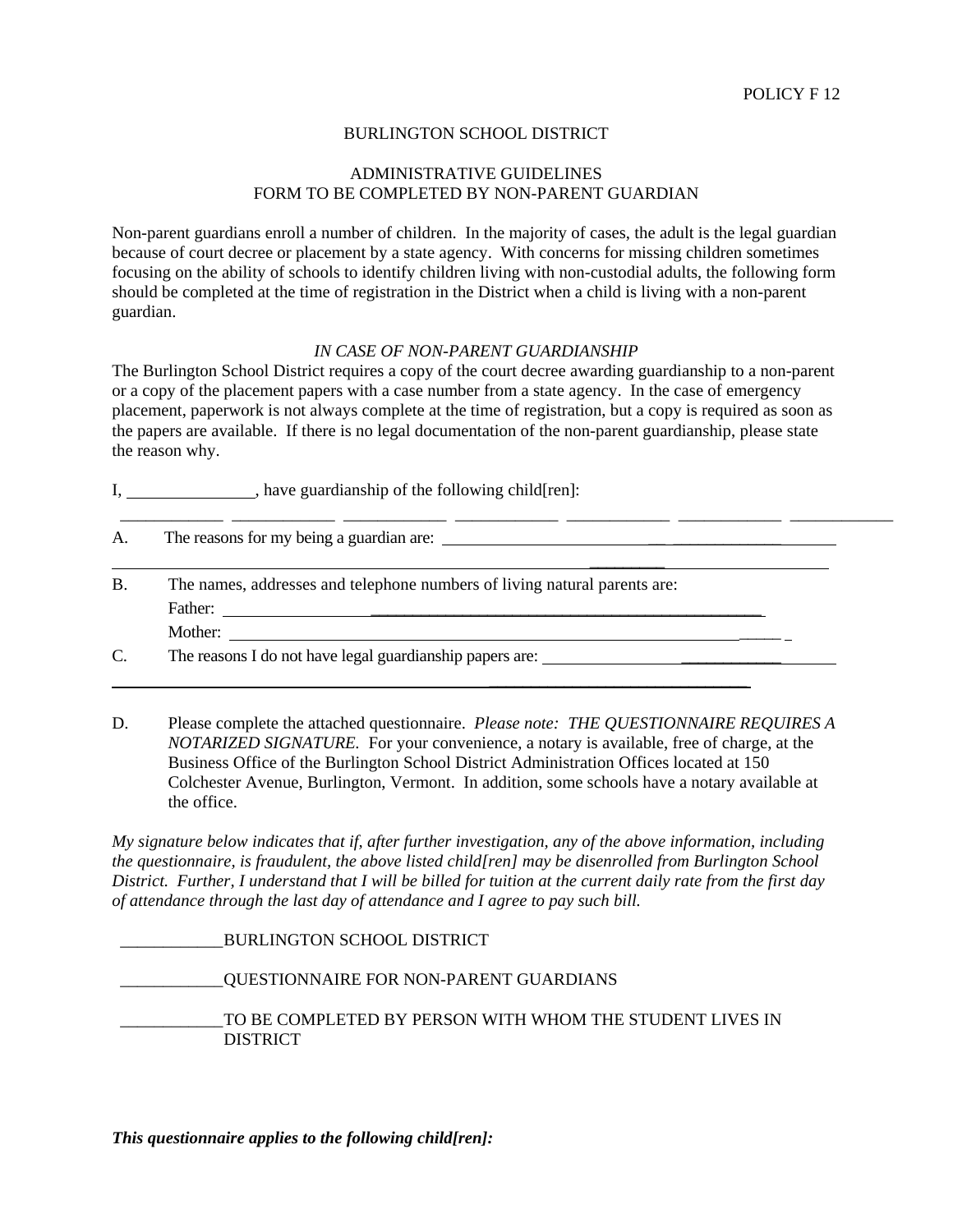|    | What is your relationship to the child[ren]? ___________________________________                                                                                                                                                                                                                                                                                    |  |
|----|---------------------------------------------------------------------------------------------------------------------------------------------------------------------------------------------------------------------------------------------------------------------------------------------------------------------------------------------------------------------|--|
|    | Your present address:                                                                                                                                                                                                                                                                                                                                               |  |
|    | At this address, _____ I own it; ______ I rent it; ______ I live with a resident rent-free                                                                                                                                                                                                                                                                          |  |
|    | If renting or living with a resident rent-free, how long do you intend to continue living at this location?                                                                                                                                                                                                                                                         |  |
| 5. | Will the child[ren] live with you full time? ____ Yes ____ No                                                                                                                                                                                                                                                                                                       |  |
|    | If not, state what portion of the time the child[ren] will live with you and with whom the child[ren]<br>will live during the remainder of the time:                                                                                                                                                                                                                |  |
|    | How long do you expect the child[ren] will live with you?                                                                                                                                                                                                                                                                                                           |  |
| 6. | Indicate below the number of times the child [ren] made a visit to the natural parents at their present<br>address during the last year:<br>_____________ Approximately how many nights (including weekends)?<br><b>EXAMPLE APPROXIMATELY how many full weekends?</b><br>Winter break over holidays?<br>Approximately how many school holidays?<br>Summer vacation? |  |
|    | Indicate below the number of times the parents have visited their child[ren] during the last year at<br>your present address where the child[ren] live[s]:                                                                                                                                                                                                          |  |

- child[ren]? \_\_\_ Father; \_\_\_ Mother; \_\_\_ Both; \_\_\_ Neither
- 9. State the reasons why you have the child[ren] living with you: \_\_\_\_\_\_\_\_\_\_\_\_\_\_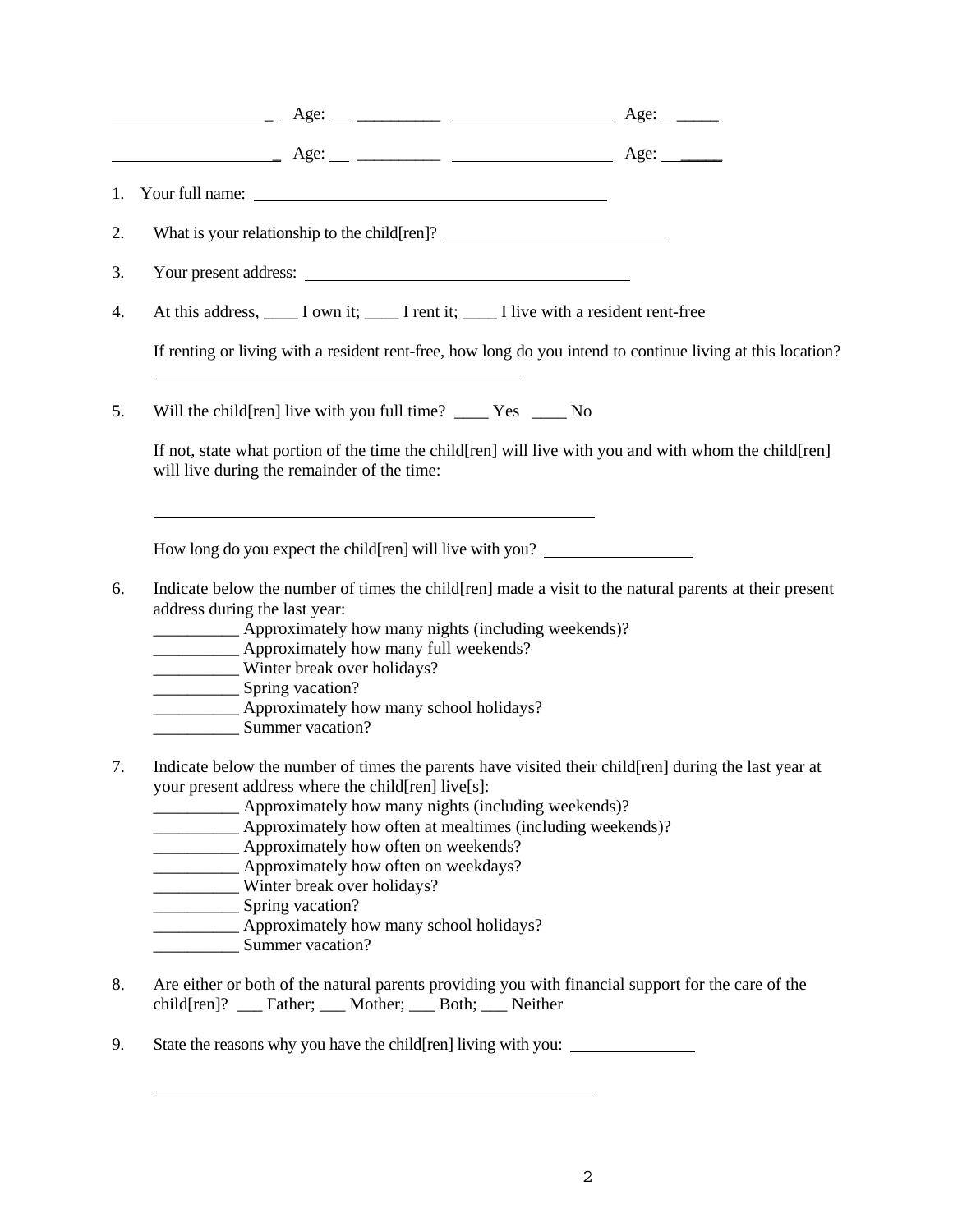10. List each address at which the child[ren] lived during the last five years and the periods of time the child[ren] lived at each one:

<u> 1980 - Johann Barbara, martxa alemaniar amerikan a</u>

<u> 1989 - Johann Barn, mars and de Brasilian (b. 1989)</u> <u> 1989 - Johann Barn, mars eta bat erroman erroman erroman erroman erroman erroman erroman erroman erroman err</u>

11. List the names and locations of each school the child[ren] attended during the last five years and the dates of attendance:

12. Who pays for the living expenses and costs of the child[ren]?

If living expenses and costs are shared, please list the arrangements for sharing such expenses: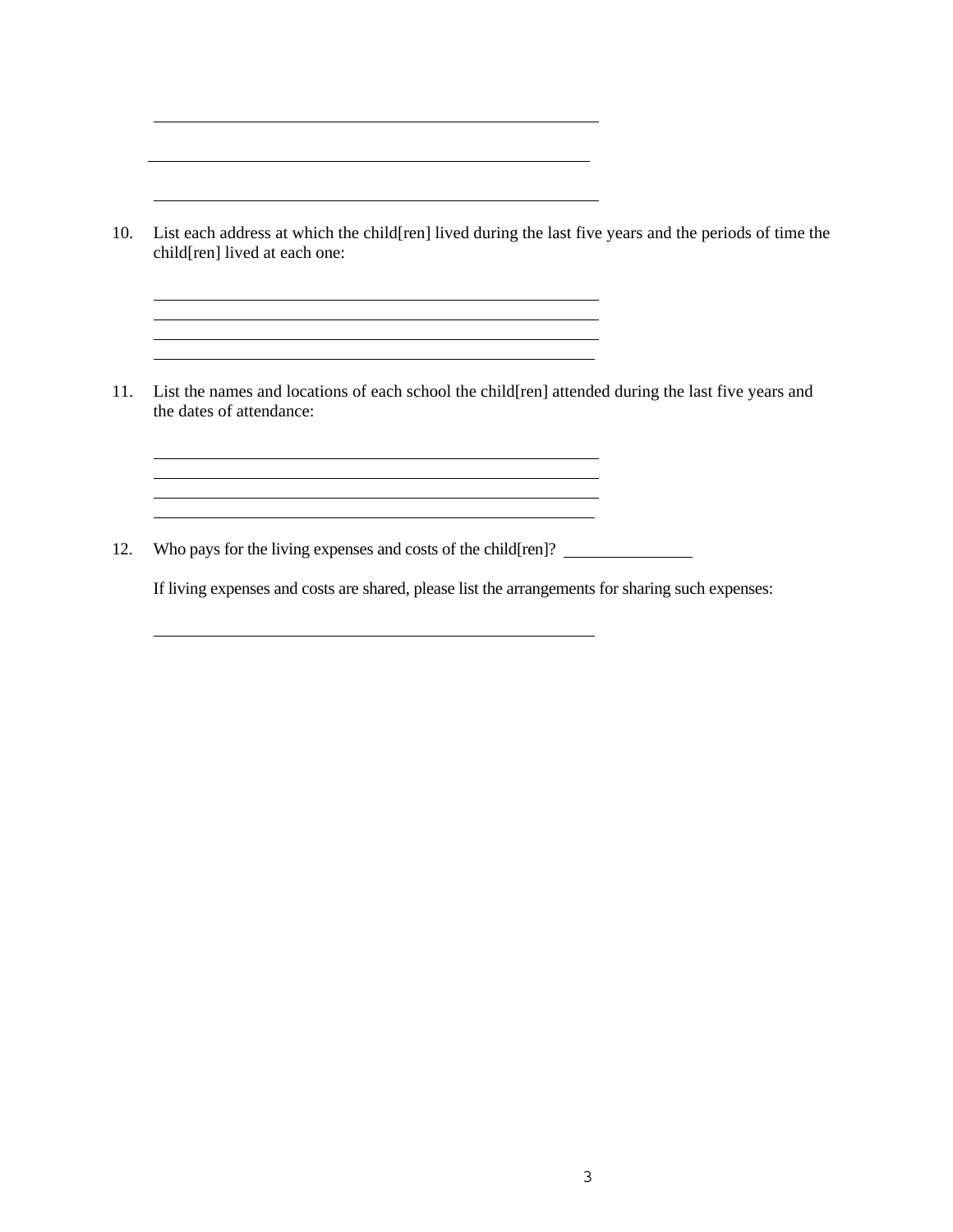Who declares the child[ren] as dependent[s] for income tax purposes?

13. Who is responsible for the discipline and control of the child[ren]?

Who is financially responsible for any damages caused by the child [ren]?

 In the case of a medical emergency or accident, who may direct and consent to medical treatment for the child[ren] and sign any emergency releases?

14. Do you have legal custody of the child[ren]? Yes No

If not, list the name, address and telephone number of the person who does:

15. Please provide any additional information which may help to establish the residency of the child[ren] or which is relevant to the question of the residency of the child[ren]:

 \_\_\_\_\_\_\_\_\_\_\_\_ AFFIDAVIT STATE OF VERMONT COUNTY OF CHITTENDEN, SS.

I, being duly sworn, state that the answers to the above and  $I, \underline{\hspace{2cm}}$  (print name) foregoing questionnaire are true and correct.

Signature

\_\_\_\_\_\_\_\_\_\_\_\_\_\_\_\_\_\_\_\_\_\_\_\_\_\_\_\_\_\_\_\_\_\_\_\_\_\_\_

SUBSCRIBED AND SWORN to